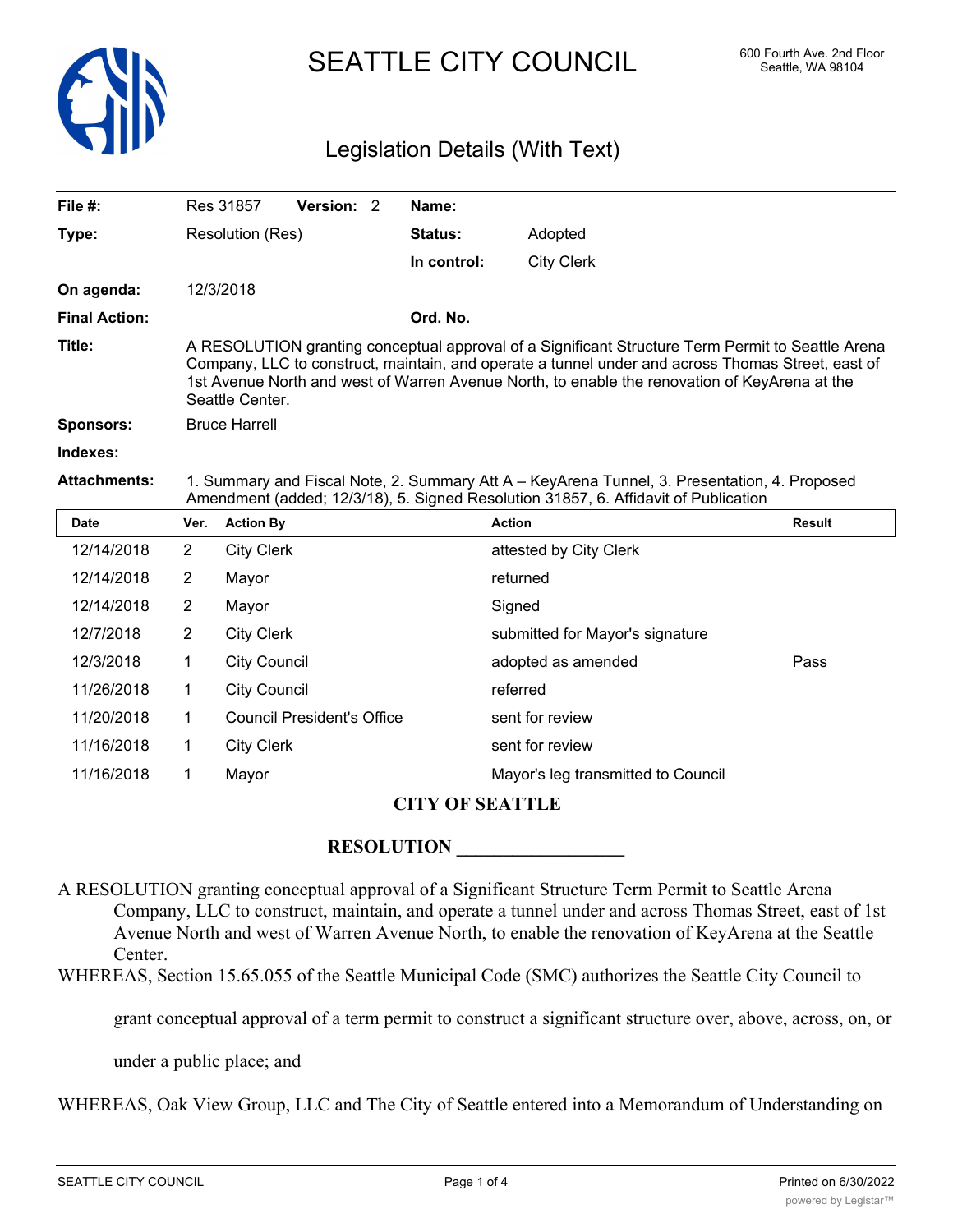December 4, 2017, and passed by the Seattle City Council by Ordinance 125480 on December 4, 2017, regarding the redevelopment of KeyArena; and the Seattle City Council passed Ordinance 125669 on September 24, 2018, authorizing the Mayor of Seattle to execute Agreements with Seattle Arena Company, LLC for the renovation and lease of KeyArena; and

- WHEREAS, Oak View Group, LLC applied to the Seattle Department of Transportation (SDOT) for a Significant Structure Term Permit to construct a tunnel under Thomas Street east of 1st Avenue North and west of Warren Avenue North, to provide access for trucks, buses, and other vehicles used to prepare for events at the renovated KeyArena; and
- WHEREAS, on November 2, 2018, Oak View Group, LLC and Seattle Arena Company, LLC entered into an agreement titled Assignment and Assumption of Seattle Center Arena Project Permits and Approvals, by which Seattle Arena Company, LLC was assigned and assumed Oak View Group, LLC's rights and obligations related to Oak View Group, LLC's application for a Significant Structure Term Permit; and
- WHEREAS, the new vehicle tunnel will provide a connection between the parcels to the south of KeyArena and the below-grade loading dock and area in the renovated KeyArena; and
- WHEREAS, the Director of SDOT ("Director") reviewed Seattle Arena Company, LLC's submitted plans and application materials for constructing the vehicle access tunnel, considered the factors listed in SMC 15.65.040.C and all relevant environmental documents, and recommends that the Seattle City Council grant conceptual approval of the Significant Structure Term Permit; and
- WHEREAS, the City Council has considered the factors listed in SMC 15.65.040.C and the recommendation of the Director; NOW, THEREFORE,

## **BE IT RESOLVED BY THE CITY COUNCIL OF THE CITY OF SEATTLE, THE MAYOR CONCURRING, THAT:**

Section 1. The City Council finds that the proposed tunnel that would run under and across Thomas Street, east of 1st Avenue North and west of Warren Avenue North ("Tunnel"), as proposed by Oak View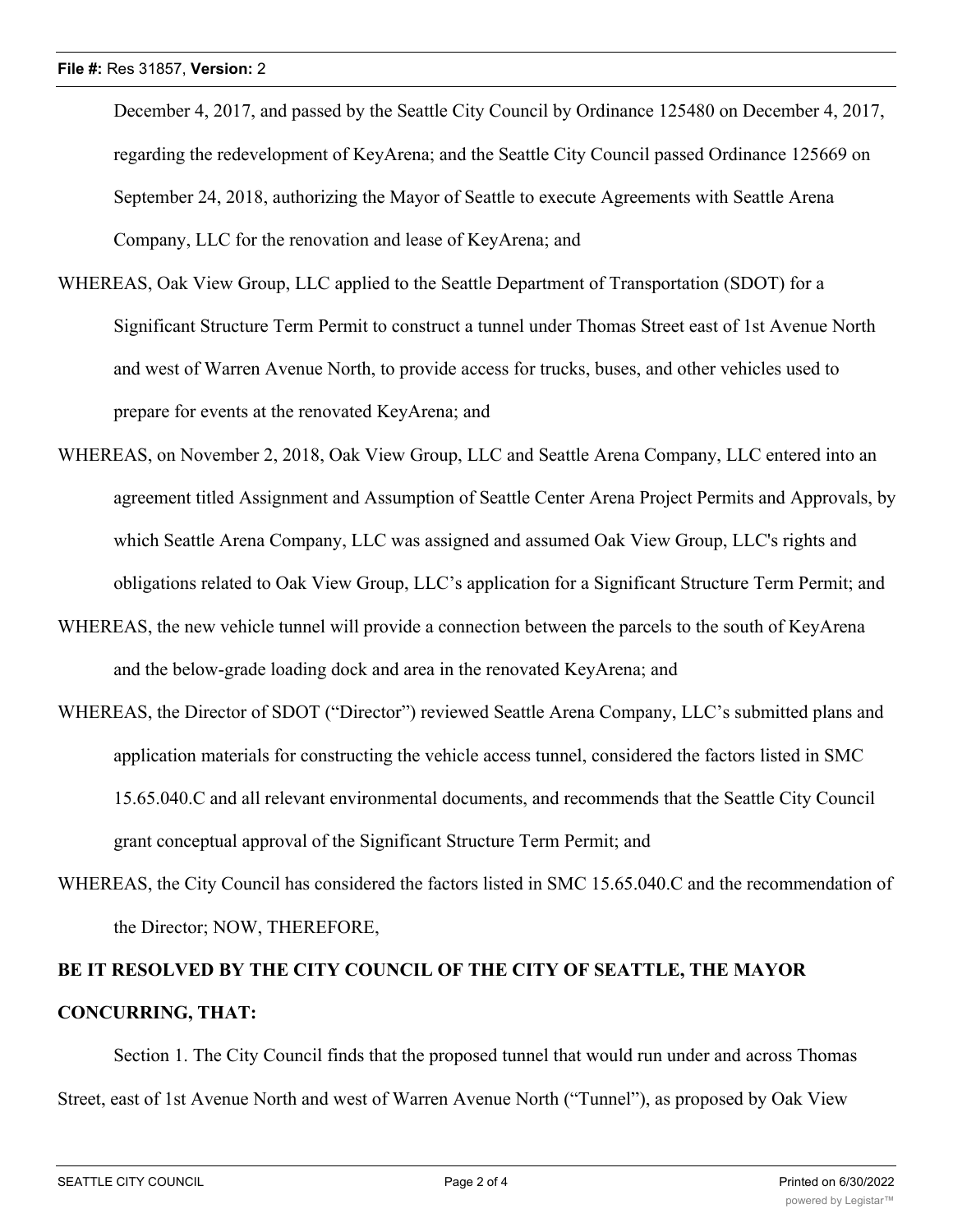Group, LLC, is in the public interest and that no reasonable alternative to the Tunnel exists.

Section 2. As conditions for obtaining final approval of a Significant Structure Term Permit to construct the Tunnel, Seattle Arena Company, LLC shall:

(1) Provide engineering and plans for additional review and permitting to the Seattle Department of Transportation (SDOT), which the Director will circulate for review and comment to other City departments and to public and private utilities that may be affected by the installation of the Tunnel;

(2) Provide a surety bond, covenant agreement, and public liability insurance naming the City as an additional insured or self-insurance, all of which are subject to approval by the City's Risk Manager;

(3) Pay all City permit fees;

(4) Obtain all necessary permits;

(5) Maintain and inspect the Tunnel; and

(6) Upon expiration of the permit remove the Tunnel and restore the right-of-way to as good condition for public use as existed prior to construction of the Tunnel and in at least as good condition in all respects as the abutting portions of the public place, as required by SDOT right-of-way restoration standards or as specified by the Director or by the City Council pursuant to the provisions of the final term permit ordinance.

Section 3. After this resolution is adopted, SDOT shall draft an ordinance that grants final approval of the term permit and describes the proposed conditions of approval. The City Council may approve, amend, or decline to adopt the ordinance.

Section 4. As recommended by the Director and the Mayor, conceptual approval of a term permit for construction of the Tunnel under and across Thomas Street, east of 1st Avenue North and west of Warren Avenue North, is GRANTED.

Adopted by the City Council the day of the case of the council the day of the council state of the council state of the council state of the council state of the council state of the council state of the council state of t me in open session in authentication of its adoption this day of  $\qquad \qquad$ , 2018.